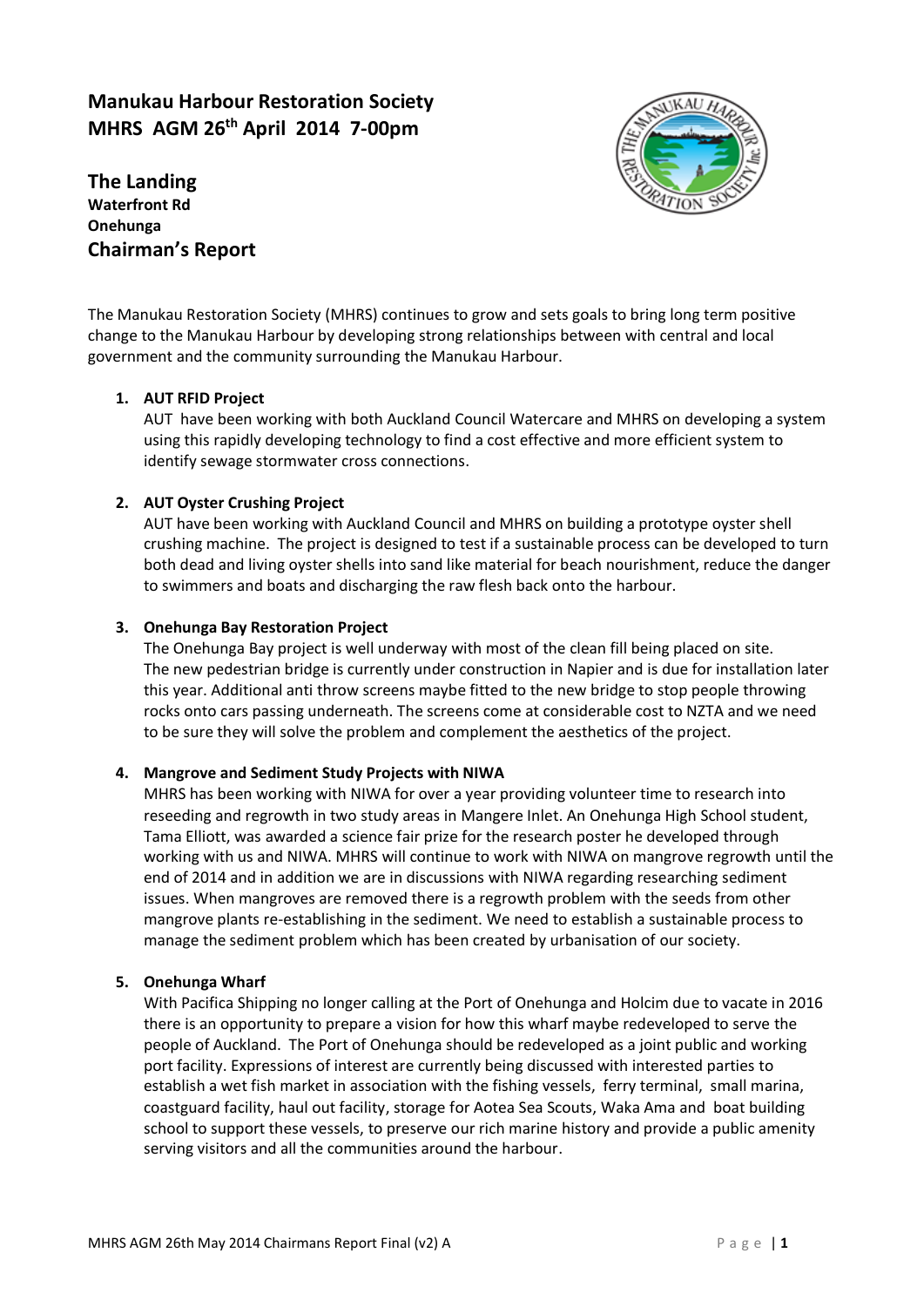# **6. Auckland Traditional Boat Building School**

MHRS is currently in discussion with the Auckland Traditional Boat Building School to find a location close to the Onehunga Wharf where people are trained in the traditional skills of boating building. The Manukau Harbour has a rich history of boat building and we are working closely with ATBBS to find a solution that works for all parties.

## **7. New Mangere Pedestrian Bridge**

NZTA have awarded a \$1m design contract for the replacement Mangere Pedestrian Bridge and are working with a range of parties to build the replacement. The construction timetable will be subject to a robust business plan being prepared and work is planned to commence next year.

MHRS is keen that any new bridge structure is of sufficient height to allow vessels access to the upper Manukau Harbour. MHRS will continue to encourage NZTA to include a lifting section as part of the construction project as it will never be cheaper and will bring positive change to the upper harbour. For over 100 years the upper harbour has been off limits to most vessels because the existing pedestrian bridge is too low. I understand that the reason the old bridge has remained for so long after the high level bridge was completed is because large coastal vessels using the Port of Onehunga on occasions would lose control and a barrier was required to protect the high level bridge. With large coastal vessels no longer calling at Onehunga the additional \$5m for strengthening could be used to include a lifting section to ensure the upper harbour is developed in a sensible manner.

Auckland Council has advised that it would take between \$45k and \$60K and about 6 months to get consent. MHRS wants to works with Auckland Council in a positive manner and bring long term sustainable change to a highly compromised area.

# **8. Mangere Bridge All Tide Ramp**

The Mangere Bridge All Tide Upgrade is now complete which is great news and will serve our communities. The cost to provide one additional boat ramp with a wave screen and floating structures was in the vicinity of \$2.6m, however additional project costs in the vicinity of \$500,000.00 will push the final price to around \$3.1m. MHRS is very supportive of quality outcomes that provide safe harbour access and believe that we need to work closer with Council to ensure the best solutions are delivered at a reasonable cost. With a more robust management process we may have been able to deliver two additional boat ramps with a price of \$1m each including wave screen and floating structure and ramp flushing to remove sediment.

### **9. Transpower**

MHRS recently presented to a parliamentary select committee regarding Transpower's high tension transmission lines through the Auckland Isthmus. This is the start of a generational change needed by finding long term solutions to relocate these lines underground. If Transpower secured space in new motorway developments and the Waterview Tunnel it would be possible by 2020 to have the lines between Otahuhu and Henderson placed underground. Land value continues to become very expensive within the Auckland isthmus and we need to ensure the best utilisation of land is made.

### **10. East West Link**

Auckland Transport and NZTA continue to work their way through the best route option. They have recently dropped the Mangere Option and are looking closely at the East West link being located on the northern side of the harbour. MHRS is opposed to reclamations of the style undertaken some 50 years ago. However we would support such initiatives if a reclamation is undertaken for the right reasons, follows best practice, it tidies up a very damaged environment and the completed project provides a much improved outcome.

The East West link located on the northern side of the harbour could use the sediment our society has allowed to accumulate in the harbour as a structural component for the expressway. The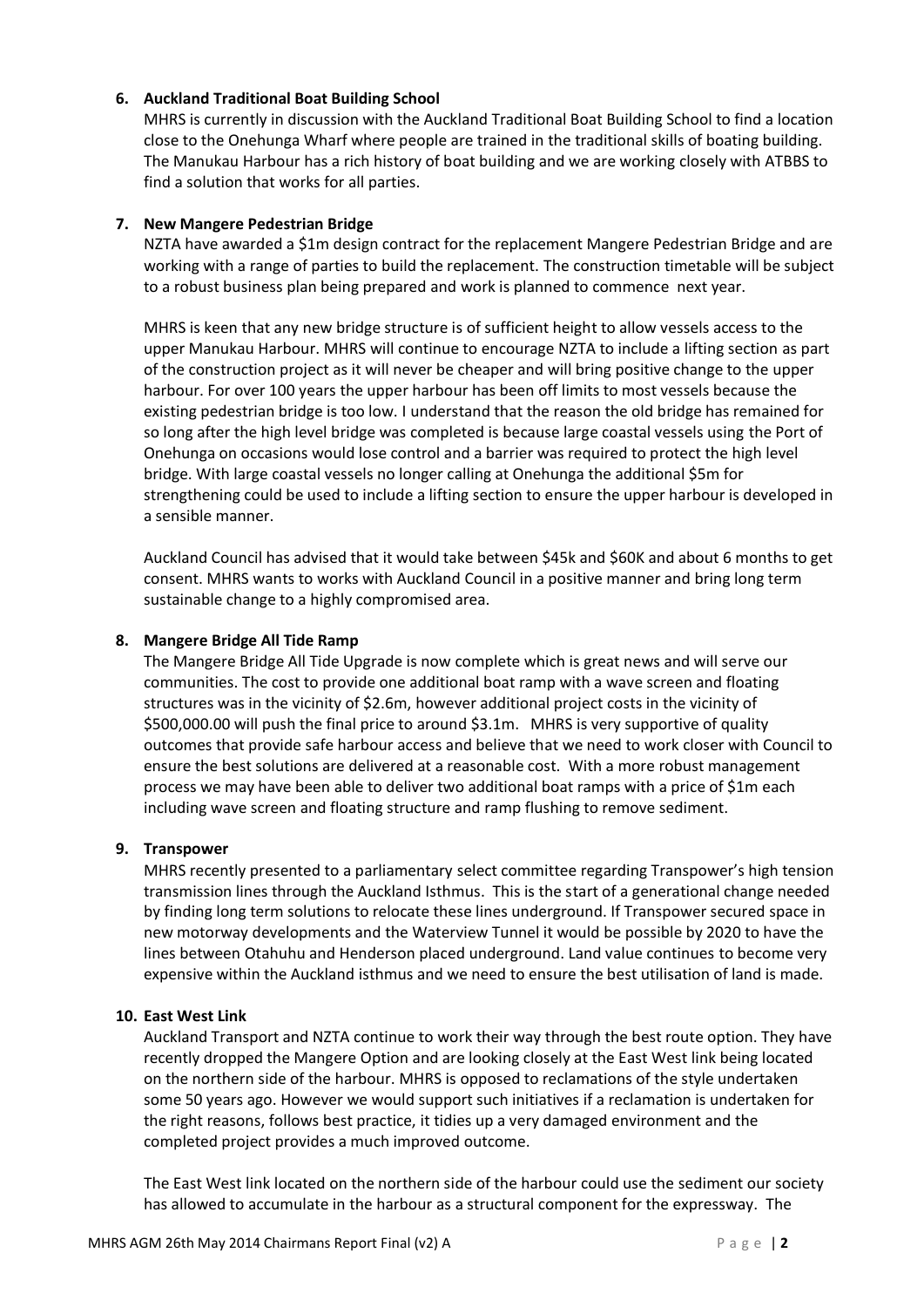expressway has the ability to provide a new foreshore right around the upper harbour for walkers and cyclists and by reducing the travel time between Onehunga and Highbrook, it could reduce the size of the truck fleet and carbon footprint. This project has the ability to bring economic and environmental benefits not only to Onehunga but all of NZ if all parties work together.

# **11. Watercare Central Interceptor Project**

MHRS submitted in opposition to the permits being granted to Watercare for the Central Interceptor Project. The permits were granted and MHRS appealed these decisions with the Environment Court. MHRS applied for and received \$40,000 of Ministry of the Environment grant funding to help cover legal and expert witness costs that will be incurred during the appeal. MHRS is currently part of informal discussions with Watercare and the Stormwater division of Auckland Council as suggested by the court. MHRS believes that stormwater and sewage separation at source is a critical part of best practice and will reduce flows to the Manukau Harbour. Currently Watercare and AC's Stormwater department are two separate entities but they should be working together. During storm events the large volume of stormwater that enters the sewer system compromises the operation of the Mangere Waste Water Treatment Plant and we need to find ways to assist Watercare in reducing flows and increasing the quality of discharges into the Manukau Harbour.

### **12. Waka Ama**

We continue to support Waka Ama by encouraging young people to join them. Recently we assisted the bi annual Waka Ama race between Okahu Bay and Mangere Bridge by assisting them with a temporary boat ramp at Railway Lane Otahuhu and by removing mangroves in the launching area. Some 300 crew members used the ramp during the event. What was a highly compromised area was transformed into a quality outcome for the event.

### **13. Manukau Harbour Forum**

We continue to work closely with the Manukau Harbour Forum and are grateful to Jill Naysmith for her continued leadership. As part of our efforts to support changes at the Onehunga Wharf, MHRS applied for and received \$18,000 of grant funds from the 9 local boards comprising the Manukau Harbour Forum to undertake an AUT visitor and recreation study of the Manukau Harbour. This study is the first step in acquiring robust data as to how the harbour can be restored as a recreation and tourism asset for its communities and Auckland as a whole. This study is also a step towards making the case for expanded public access at the Onehunga Wharf including providing ferry and other transportation, recreation and tourism oriented services.

### 14. **Mangrove Removal Project Upper Harbour**

MHRS is grateful for grant funds it received from the Maungakiekie-Tamaki Local Board which allowed us to hold a community working bee in August to remove mangroves from areas where we have resource consent around the Mangere Inlet foreshore. Hayden Mack, chair of MHRS mangrove program, continues to drive the mangrove removal program and has already delivered some great outcomes. MHRS has consent for a number of areas but we continue to have insufficient funds to undertake chipping of the mangrove branches and off-site disposal. Chipping has become a major cost issue and we have considered purchasing our own chipping equipment and selling the chips to offset some of our costs. Once mangroves are removed the next issue is the continual reseeding of cleared areas by seeds from existing plants. We need to be finding long term solutions to mangrove management.

### **15. Proposed Auckland Unitary Plan - PAUP**

MHRS submitted on both the Draft and the Proposed Auckland Unitary Plan. We continue to work for simpler, more permissive rules that encourage responsible removal of mangroves which have been allowed to proliferate in the Manukau Harbour since WWII. We believe rules should allow removal by volunteers in harbour communities. We also believe the regulations in the PAUP will hinder restoration of the harbour and protection of migratory bird habitat and fish breeding areas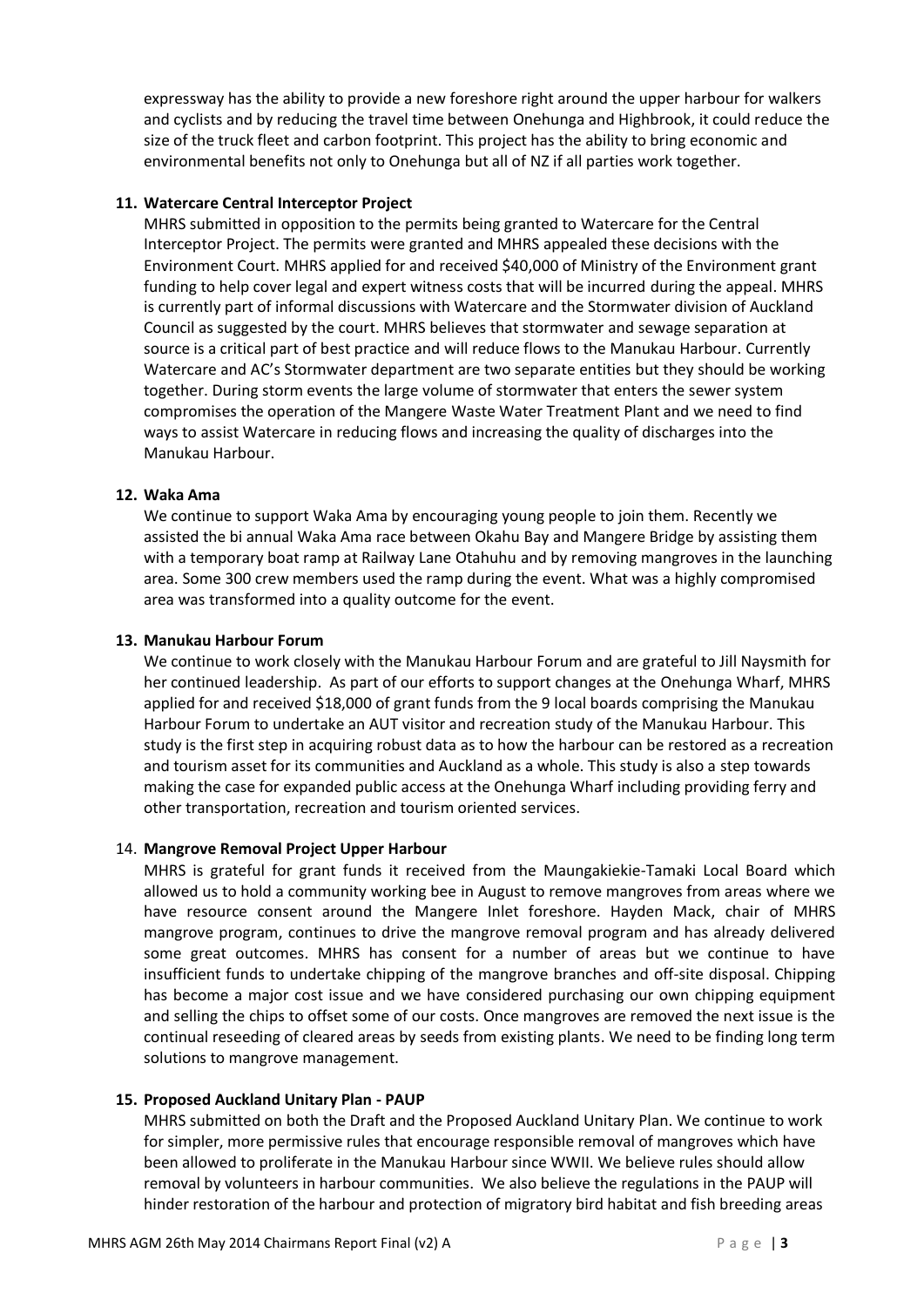and will make it difficult for any new recreation amenties such as wharves and boat ramps to be built. We intend to present to the hearings commission on these points later in 2014.

## **16. Seaweek and the Manukau Harbour Photo Competition**

MHRS continues to support Seaweek which is held the first week of March and for the third year supported the Goodbye Godwits family morning at Ambury Regional Park. This year we inaugurated a photo competition featuring the harbour which produced some fine photos highlighting the beauty of both natural and manmade aspects of the harbour. We hope to make this an annual event.

# **17. Website, Facebook and Twitter**

Thanks to the hard work of Leonie Norton, we have made great strides this year in our outreach to different communities around the harbour using our website and an associated facebook page and Twitter. This has generated an increase in membership and gotten out the word out on our activities and harbour issues to a much larger audience. We are pleased to be launching our new look and more user friendly website this month.

I am indebted to the continuing dedication and hard work of all members of the MHRS executive team made up of the following people. We also welcome Judi Goldsworthy and Fred Buck to the committee who joined us during the year.

| 1. | Deputy Chair         | <b>Bronwen Turner</b>   |                         |
|----|----------------------|-------------------------|-------------------------|
| 2. | Secretary            | Joanna Black            |                         |
| 3. | Treasurer            | Jill Rowe               |                         |
| 4. | Committee member     | <b>Brian Pilkington</b> | Mangere                 |
| 5. | Committee member     | James Papali'l          | Waka Ama                |
| 6. | Committee member     | Roger Baldwin           | <b>Water Quality</b>    |
| 7. | Committee member     | Peter Gibson            | Onehunga                |
| 8. | Committee member     | John Carr               | Waiuku                  |
| 9. | Committee member     | Garth Houltham          | Waikowhai               |
|    | 10. Committee member | Murray McNaughton       | Awhitu                  |
|    | 11. Committee member | Hayden Mack             | <b>Mangrove Project</b> |
|    | 12. Committee member | Leonie Norton           | Communications          |
|    | 13. Committee member | Judi Goldsworthy        | Weymouth                |
|    | 14. Committee member | <b>Fred Buck</b>        | Weymouth                |
|    |                      |                         |                         |

We also acknowledge the following members of the executive team who have resigned from the MHRS executive committee because of changing circumstances however will remain as members of MHRS.

- Joanna Black
- Brian Pilkington
- Garth Houltham
- Murray McNaughten

We all appreciate the support shown to MHRS and I believe MHRS will continue to provide strong leadership in implementing positive change to the Manukau Harbour.

Signed